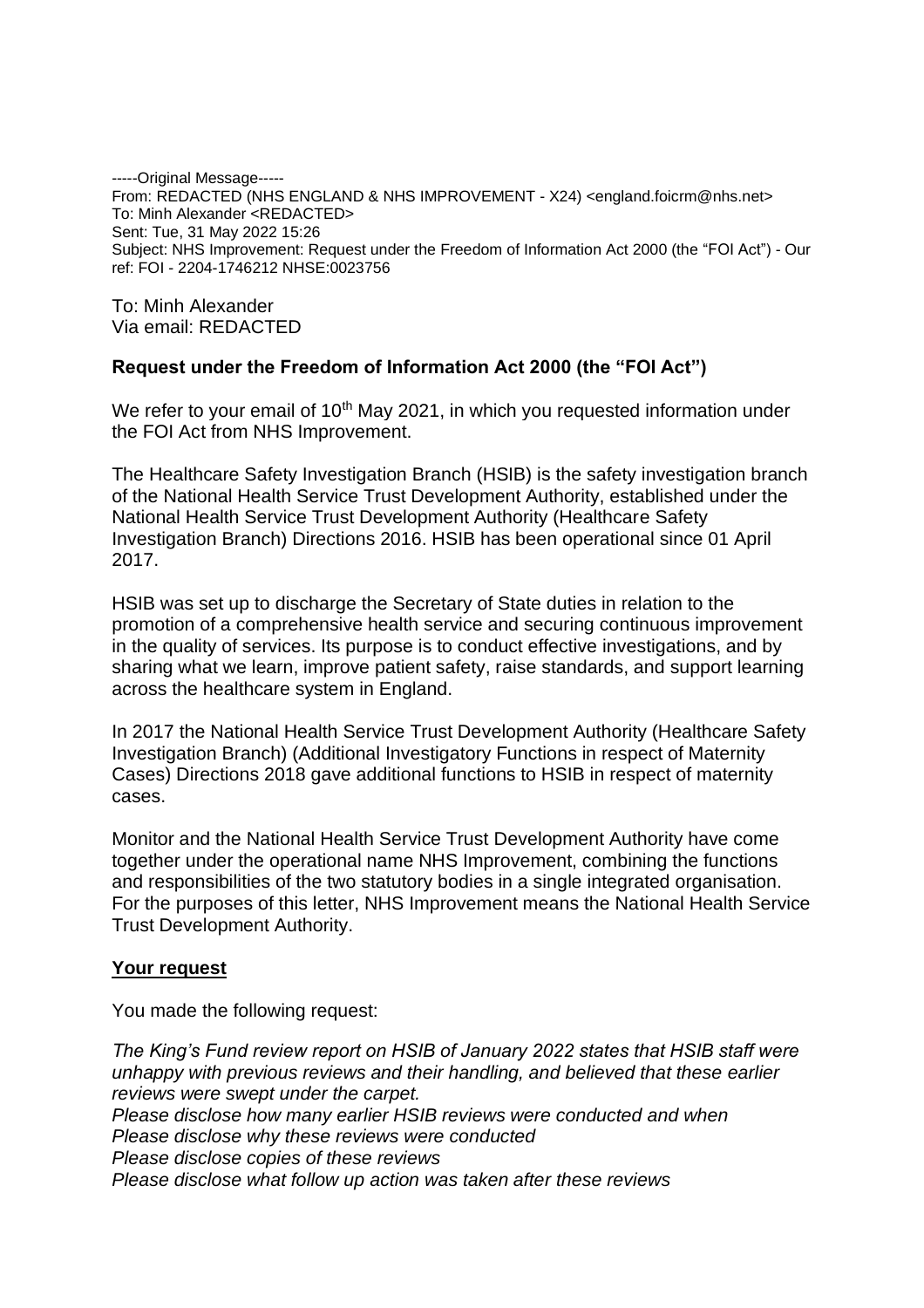*Please advise since HSIB became operational , how many concerns by HSIB staff in total have been raised with the NHSE/I Freedom to Speak Up Guardian? Who is the NHSE/I Freedom to Speak Up Guardian? What is their role and level of seniority?*

# **Decision**

NHS Improvement holds the information you have requested and has decided to release the information it holds. Our response is below:

### **1. Please disclose how many earlier HSIB reviews were conducted and when.**

An internal review of our maternity team was undertaken in 2020. This was led by Dr Nick Woodier, Dr Dawn Benson and David Landreth at HSIB. From this review, a slide deck report was produced and delivered in June 2020.

## **2. Please disclose why these reviews were conducted**

The review referred to under Question 1 was commissioned by and for the review of the Exec. Team at HSIB. They wanted to understand stakeholder's opinion of the maternity services. There were responses back from 54 trusts and a total of 247 staff, mainly midwifery but also other clinical and medical leads including ambulance staff. The idea was to use that feedback, in confidence, to understand what themes HSIB should address to improve our practices within the maternity team when undertaking an investigation.

# **3. Please disclose copies of these reviews.**

Please find attached a copy of the review final document.

Please note that we have redacted information within this document under Section 40(2) (personal information) and Section 41 (information provided in confidence).

## **Section 40(2) - personal information**

We consider certain information to be exempt under section 40 of the FOI Act.

Information is exempt under section 40(2) where that information constitutes personal data (other than that of the requester) and one of the conditions set out in section 40(3) is satisfied. Under the FOI Act disclosure of this information would contravene data protection principles. Section 40(2) is an absolute exemption and therefore not subject to the public interest test when considering disclosure of information.

In this instance, the name and contact details of all staff members at or below Band 9 have been withheld, as have job titles in instances where the release of that information could be reasonably used to identify individuals who have a reasonable expectation of privacy.

## **Section 41 – information provided in confidence**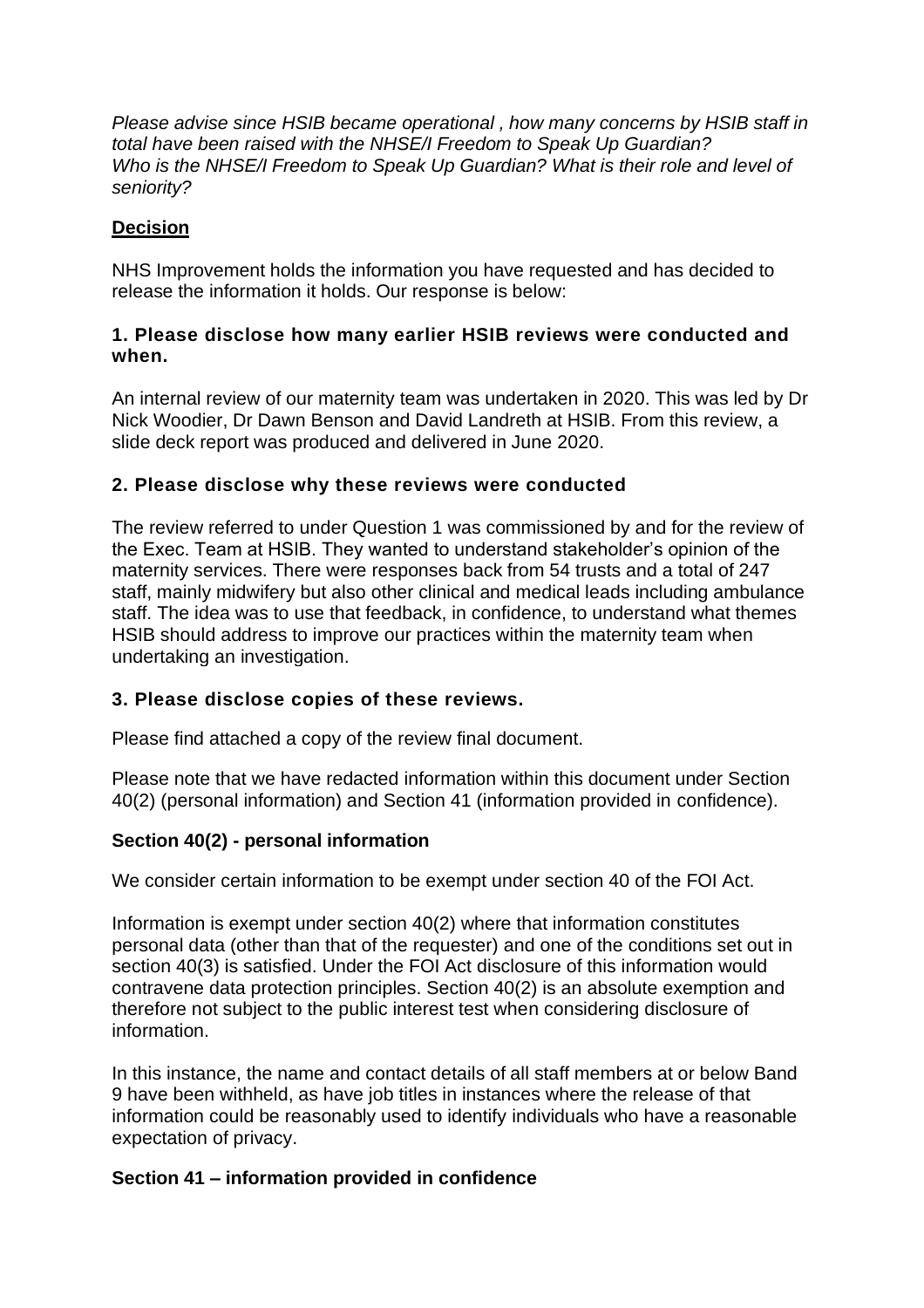Information has been withheld under Section 41 of the FOI Act, which exempts from the general duty to release information provided in confidence.

Section 41(1) provides that information is exempt if:

a) it was obtained by the public authority from any other person (including another public authority), and

b) the disclosure of the information to the public (otherwise than under this Act) by the public authority holding it would constitute a breach of confidence actionable by that or any other person.

The test in section  $41(1)(a)$  is met as the information that has been provided to HSIB was received from another person. In this instance, the information was provided to HSIB (i.e. the employer) by its employees.

The test in section 41(1)(b) is met if it is demonstrated that disclosure would amount to an actionable breach of confidence. This means:

i) the information must have the necessary quality of confidence about it; ii) the information must have been imparted in circumstances giving rise to an obligation of confidence;

iii) disclosure must amount to an unauthorised use of the information to the detriment of the confider.

We consider that the withheld information has been obtained by NHS Improvement and it meets the required threshold under section 41(1)(b).

The info was shared in confidence to HSIB by its staff to improve how its maternity functions operates. The information that has been shared is not trivial and has not been published elsewhere. Given the circumstances in which this information was provided, we consider it was imparted in circumstances giving rise to an obligation of confidence.

Furthermore, we consider that disclosing this information would cause detriment to the confiders and there is an expectation that this type of information should not be disclosed under the FOI Act.

Section 41 is an absolute exemption and does not require the application of the public interest test. However, we acknowledge that in considering whether (in an action for breach of confidence) a confidence should be upheld, a court will have regard to whether the public interest lies in favour of disclosure. Where a duty of confidence exists, there is a strong public interest in favour of maintaining that confidence. In the present circumstances, NHS Improvement does not consider that there is a strong public interest in disregarding the duty of confidence.

# **4. Please disclose what follow up action was taken after these reviews**

Please find attached an action plan which was a direct result of the aforementioned review in Questions 1-3.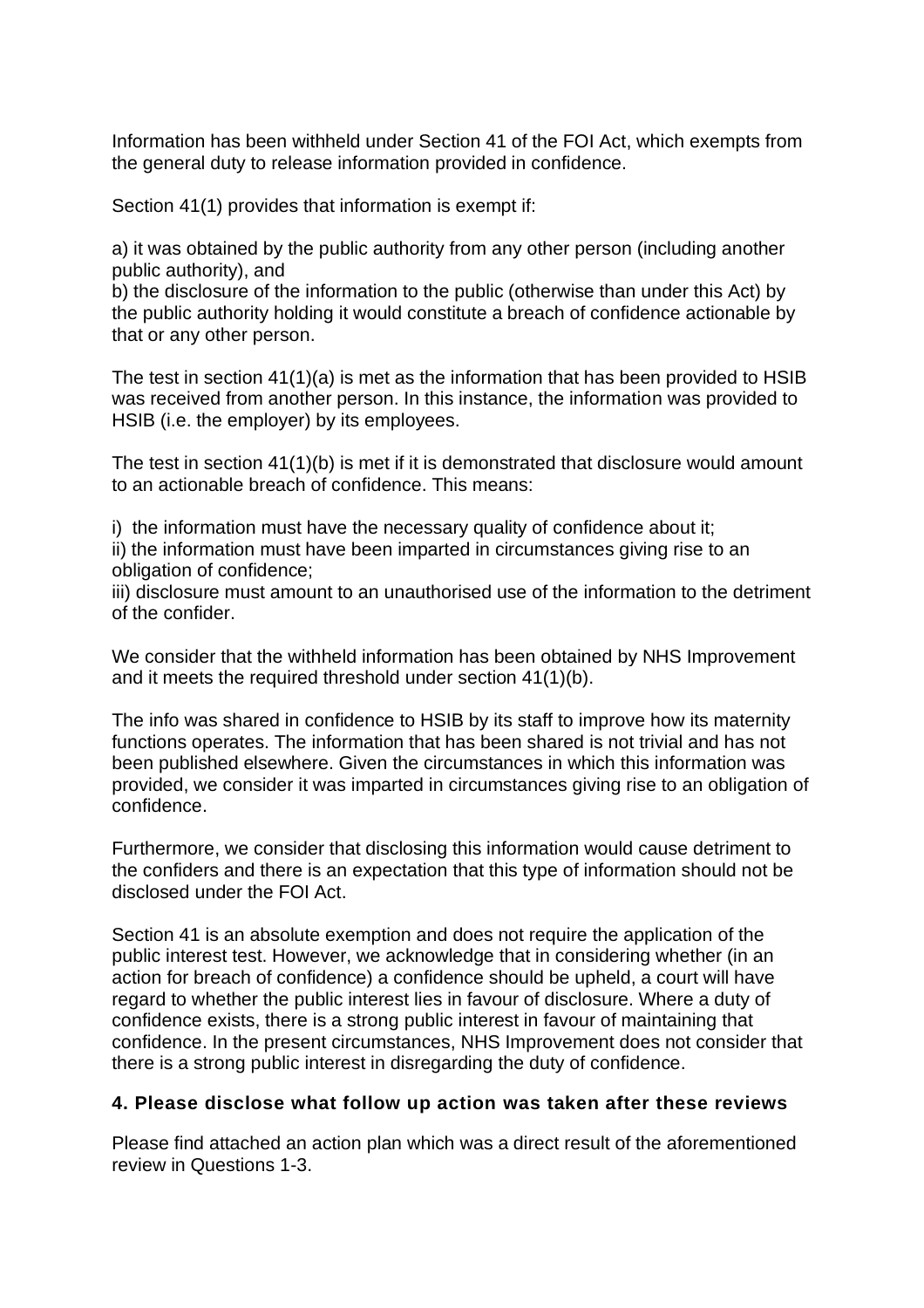### 5. Please advise since HSIB became operational, how many concerns by HSIB staff in total have been raised with the NHSE/I Freedom to Speak Un Guardian?

NHSE/I Guardians have received 15 FTSU cases relating to HSIB (this covers 20/21 and 21/22).

#### 6. Who is the NHSE/I Freedom to Speak Up Guardian? What is their role and level of seniority?

There are 55 NHSE / I Freedom to Speak Up Guardians across almost all regions and directorates. These Guardians are made up of staff from various roles and various levels of seniority.

#### **Review rights**

If you consider that your request for information has not been properly handled or if you are otherwise dissatisfied with the outcome of your request, you may seek an internal review within NHS Improvement of the issue or the decision. A senior member of NHS Improvement's staff, who has not previously been involved with your request, will undertake that review.

If you are dissatisfied with the outcome of any internal review, you may complain to the Information Commissioner for a decision on whether your request for information has been dealt with in accordance with the FOI Act.

A request for an internal review should be submitted in writing to FOI Request Reviews, NHS Improvement, Skipton House, 80 London Road, London SE1 6LH or by email to nhsi.foi@nhs.net.

### **Publication**

We reserve the right to publish this letter on our website. This is because information disclosed in accordance with the FOI Act is disclosed to the public at large. We will, of course, remove your personal information (e.g., your name and contact details) from any version of the letter published on our website to protect your personal information from general disclosure.

Yours sincerely.

#### **NHS Improvement**

This message may contain confidential information. If you are not the intended recipient please: